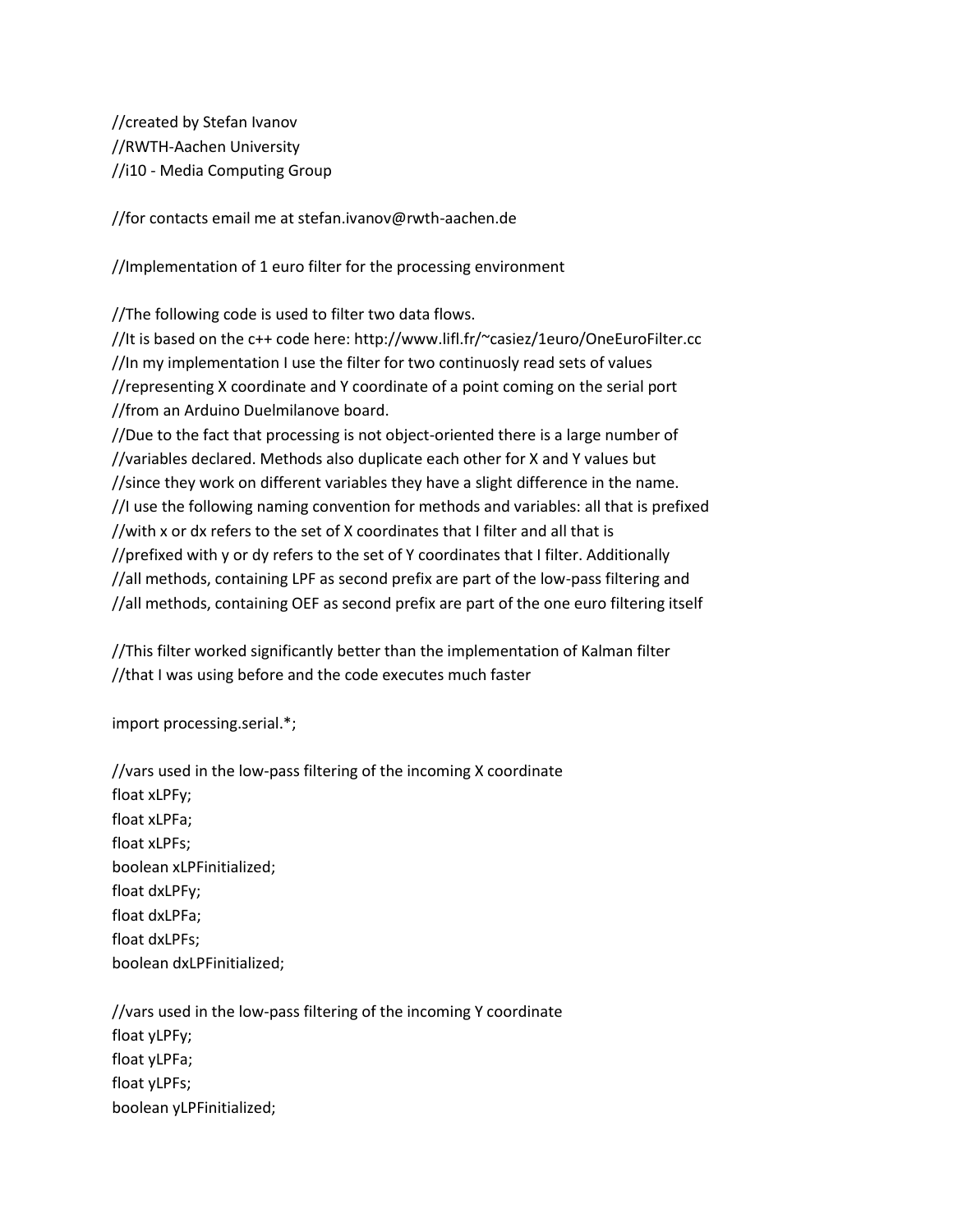float dyLPFy; float dyLPFa; float dyLPFs; boolean dyLPFinitialized;

//vars used for the 1 euro filter parameters for the X coordinate float xOEFfreq; float xOEFmincutoff; float xOEFbeta; float xOEFdcutoff; float xOEFoldTime = 0.0; float xOEFnewTime = 0.0;

//vars used for the 1 euro filter parameters for the Y coordinate float yOEFfreq; float yOEFmincutoff; float yOEFbeta; float yOEFdcutoff; float yOEFoldTime = 0.0; float yOEFnewTime = 0.0;

Serial myPort;

void setup()

{

//other setup code here

 //set up the parameters of the 1 euro filter xOneEuroFilter(120.0,1.0,1.0,1.0); yOneEuroFilter(120.0,1.0,1.0,1.0);

}

//low-pass filtering methods

```
void xLPFsetAlfa(float alfa)
{
  if(alfa < 0.0){
  xLPFa = 0.0; }else if(alfa > 1.0){
  xLPFa = 1.0; }else {
```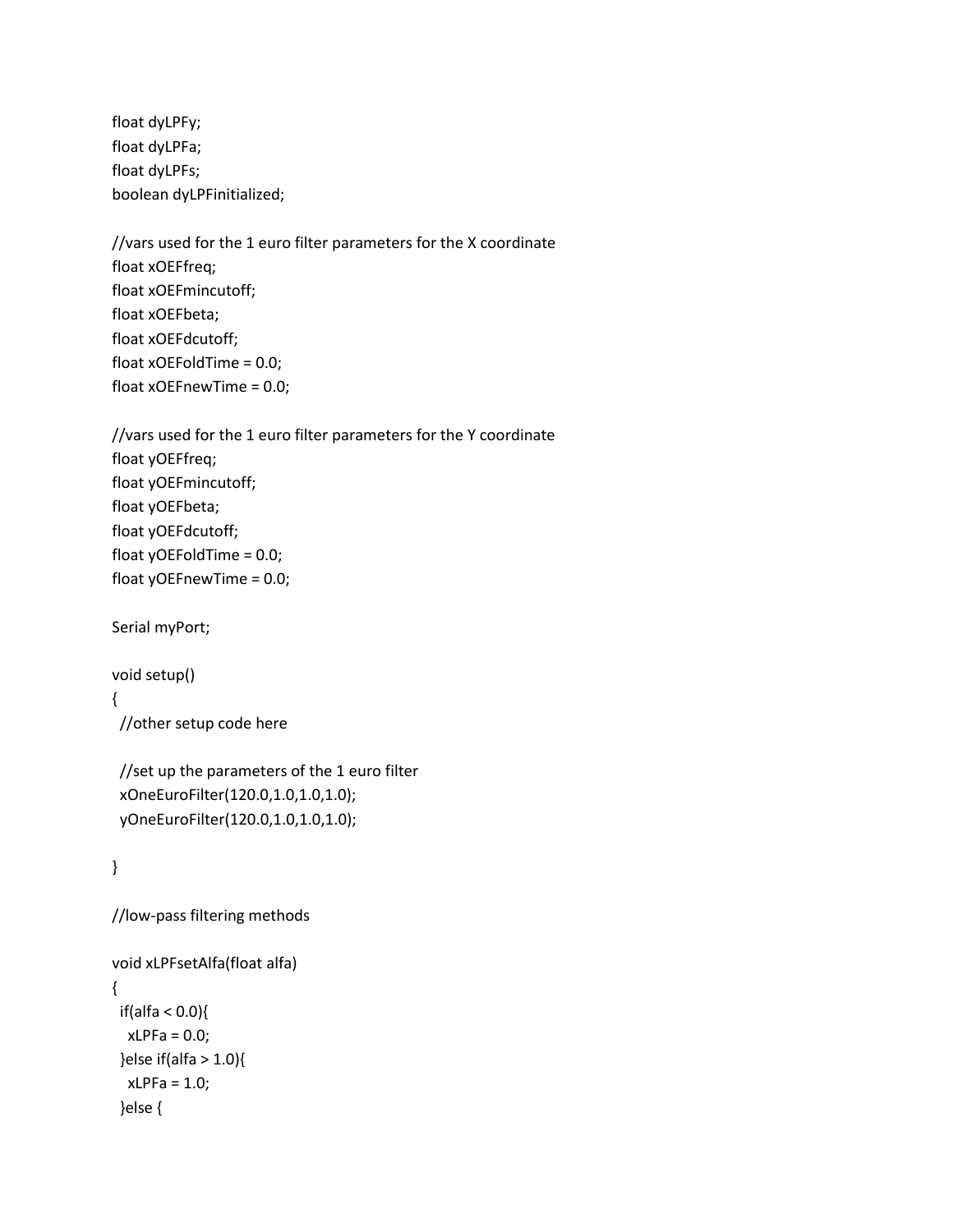```
 xLPFa = alfa;
  }
}
void yLPFsetAlfa(float alfa)
{
 if(alfa < 0.0){
  yLPFa = 0.0;}else if(alfa > 1.0){
  yLPFa = 1.0; }else {
   yLPFa = alfa;
  }
}
void dxLPFsetAlfa(float alfa)
{
  if(alfa < 0.0){
  dxLPFa = 0.0; }else if(alfa > 1.0){
   dxLPFa = 1.0;
  }else {
   dxLPFa = alfa;
  }
}
void dyLPFsetAlfa(float alfa)
{
  if(alfa < 0.0){
  dyLPFa = 0.0;}else if(alfa > 1.0){
  dyLPFa = 1.0; }else {
   dyLPFa = alfa;
  }
}
void xLowPassFilter(float alfa, float initval)
{
  xLPFy = initval;
  xLPFs = initval;
  xLPFsetAlfa(alfa);
```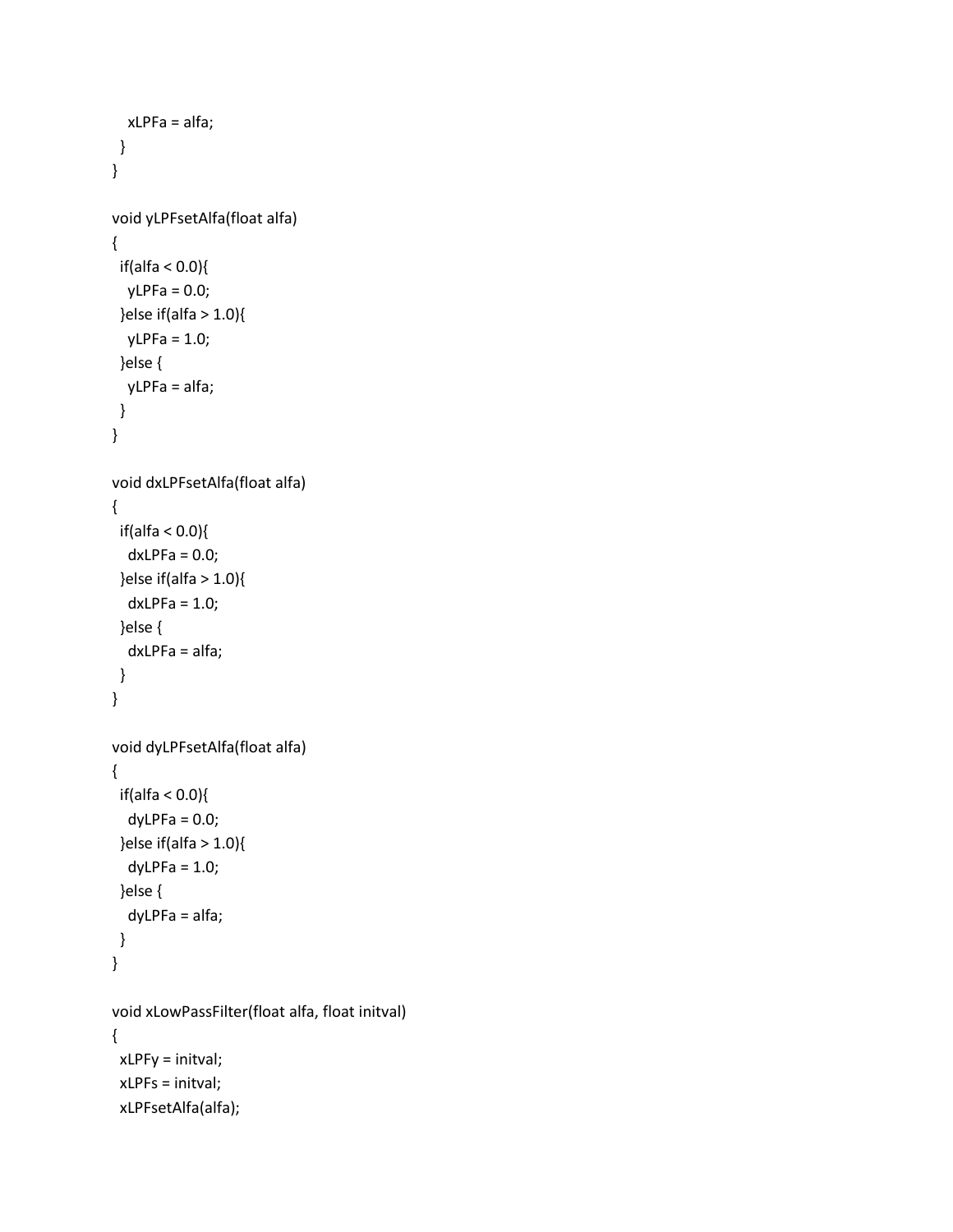```
 xLPFinitialized = false;
}
void yLowPassFilter(float alfa, float initval)
{
  yLPFy = initval;
  yLPFs = initval;
  yLPFsetAlfa(alfa);
  yLPFinitialized = false;
}
void dxLowPassFilter(float alfa, float initval)
{
  dxLPFy = initval;
  dxLPFs = initval;
  dxLPFsetAlfa(alfa);
  dxLPFinitialized = false;
}
void dyLowPassFilter(float alfa, float initval)
{
  dyLPFy = initval;
  dyLPFs = initval;
  dyLPFsetAlfa(alfa);
  dyLPFinitialized = false;
}
float xLPFfilter(float value)
{
  float result;
  if(xLPFinitialized){
  result = xLPFa * value + (1.0 - xLPFa) * xLPFs; } else{
   result = value;
   xLPFinitialized = true;
  }
  xLPFy = value;
 xLPFs = result;
  return result;
}
```
float yLPFfilter(float value)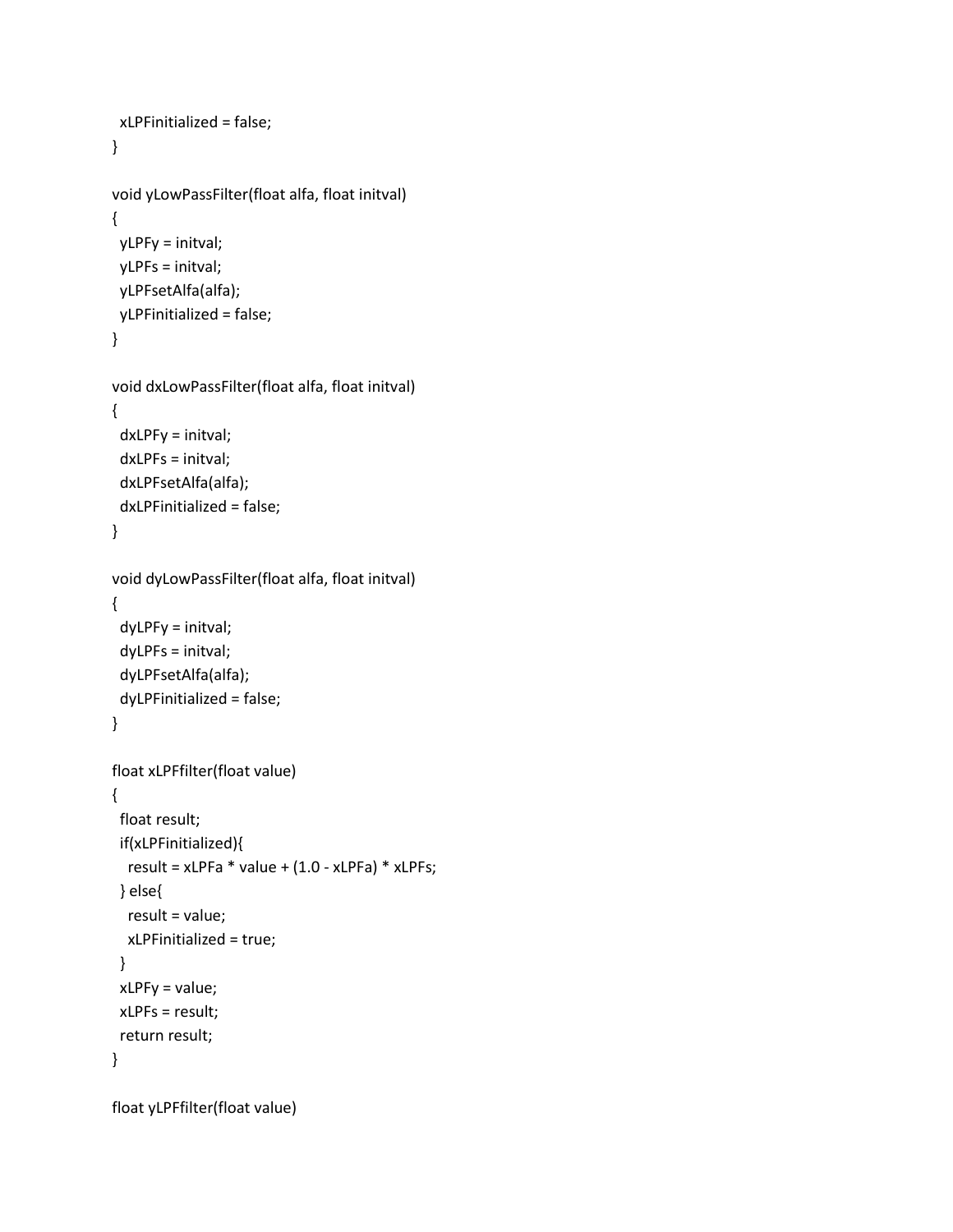```
{
  float result;
  if(yLPFinitialized){
  result = yLPFa * value + (1.0 - yLPFa) * yLPFs; } else{
   result = value;
   yLPFinitialized = true;
  }
  yLPFy = value;
  yLPFs = result;
  return result;
}
float dxLPFfilter(float value)
{
  float result;
  if(dxLPFinitialized){
  result = dxLPFa * value + (1.0 - dxLPFa) * dxLPFs; } else{
   result = value;
   dxLPFinitialized = true;
  }
  dxLPFy = value;
  dxLPFs = result;
  return result;
}
float dyLPFfilter(float value)
{
  float result;
  if(dyLPFinitialized){
   result = dyLPFa * value + (1.0 - dyLPFa) * dyLPFs;
  } else{
   result = value;
   dyLPFinitialized = true;
  }
  dyLPFy = value;
  dyLPFs = result;
  return result;
}
```
float xLPFfilterWithAlfa(float value, float alfa)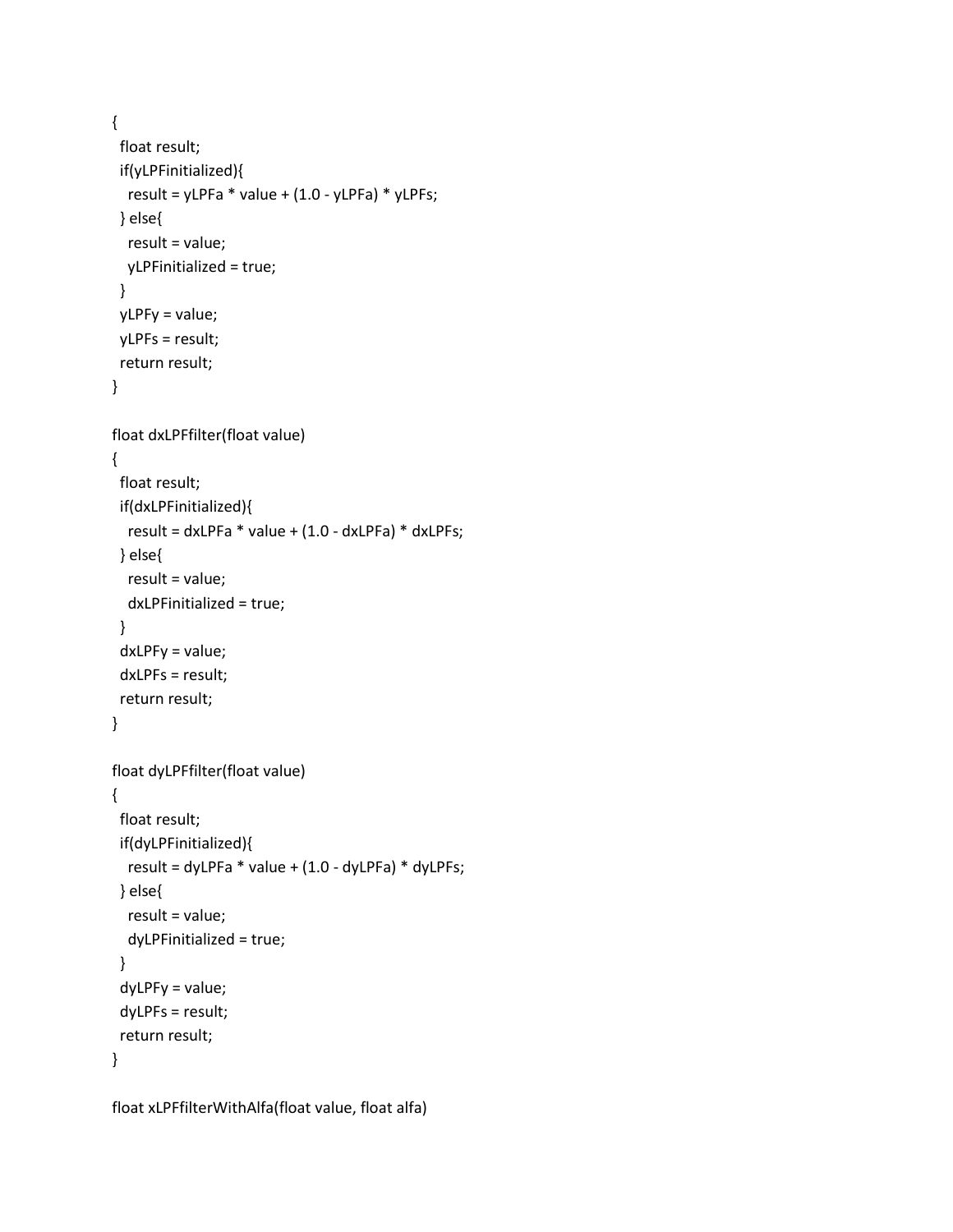```
{
  xLPFsetAlfa(alfa);
  return xLPFfilter(value);
}
float yLPFfilterWithAlfa(float value, float alfa)
{
  yLPFsetAlfa(alfa);
  return yLPFfilter(value);
}
float dxLPFfilterWithAlfa(float value, float alfa)
{
  dxLPFsetAlfa(alfa);
  return dxLPFfilter(value);
}
float dyLPFfilterWithAlfa(float value, float alfa)
{
  dyLPFsetAlfa(alfa);
  return dyLPFfilter(value);
```

```
}
```

```
//one euro filtering methods
```

```
float xOEFalfa(float cutoff, float frequency)
{
  float te = 1.0/frequency;
 float tau = 1.0/(2*PI*cutoff);
  return 1.0/(1.0+tau/te);
}
float yOEFalfa(float cutoff, float frequency)
{
  float te = 1.0/frequency;
```

```
float tau = 1.0/(2*PI*cutoff);
  return 1.0/(1.0+tau/te);
}
```
void xOneEuroFilter(float freq, float mincutoff, float beta, float dcutoff)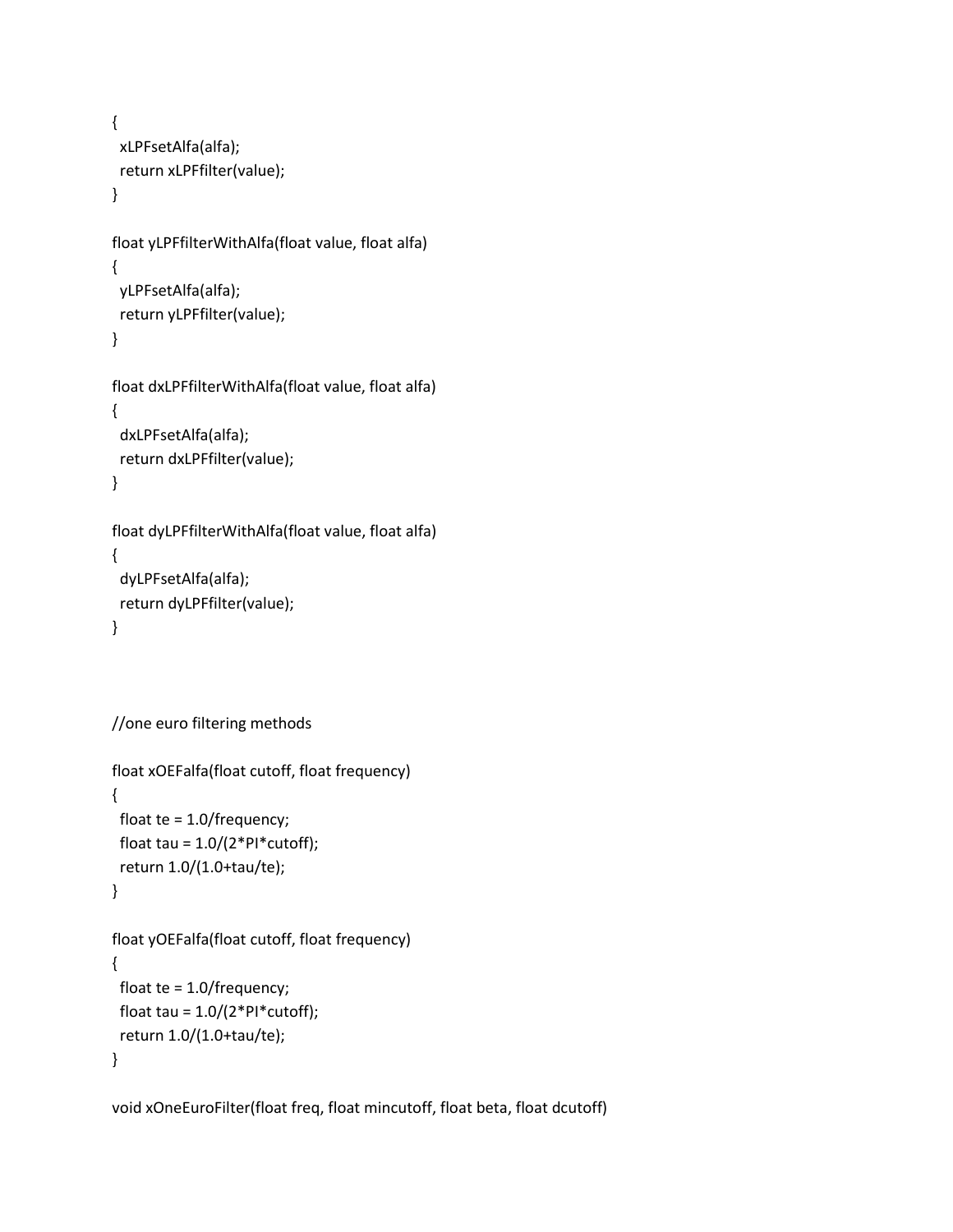```
{
  xOEFfreq = freq;
  xOEFmincutoff = mincutoff;
  xOEFbeta = beta;
  xOEFdcutoff = dcutoff;
  xLowPassFilter(xOEFalfa(mincutoff, xOEFfreq),0.0);
  dxLowPassFilter(xOEFalfa(dcutoff, xOEFfreq), 0.0);
}
```

```
void yOneEuroFilter(float freq, float mincutoff, float beta, float dcutoff)
{
 yOEFfreq = freq;
 yOEFmincutoff = mincutoff;
 yOEFbeta = beta;
 yOEFdcutoff = dcutoff;
 yLowPassFilter(yOEFalfa(mincutoff, yOEFfreq),0.0);
 dyLowPassFilter(yOEFalfa(dcutoff, yOEFfreq), 0.0);
```

```
}
```

```
float xOEFfilter(float value)
{
  xOEFoldTime = xOEFnewTime;
  xOEFnewTime = millis();
  xOEFfreq = 1.0 / ((xOEFnewTime - xOEFoldTime) * 1000);
  float dvalue;
  if(xLPFinitialized){
   dvalue = (value - xLPFy) * xOEFfreq;
  }else{
  dvalue = 0.0;
  }
  float edvalue = dxLPFfilterWithAlfa(dvalue, xOEFalfa(xOEFdcutoff, xOEFfreq));
  float cutoff = xOEFmincutoff + xOEFbeta * abs(edvalue);
  return xLPFfilterWithAlfa(value, xOEFalfa(cutoff, xOEFfreq));
}
float yOEFfilter(float value)
{
  yOEFoldTime = yOEFnewTime;
  yOEFnewTime = millis();
  yOEFfreq = 1.0 / ((yOEFnewTime - yOEFoldTime) * 1000);
  float dvalue;
```